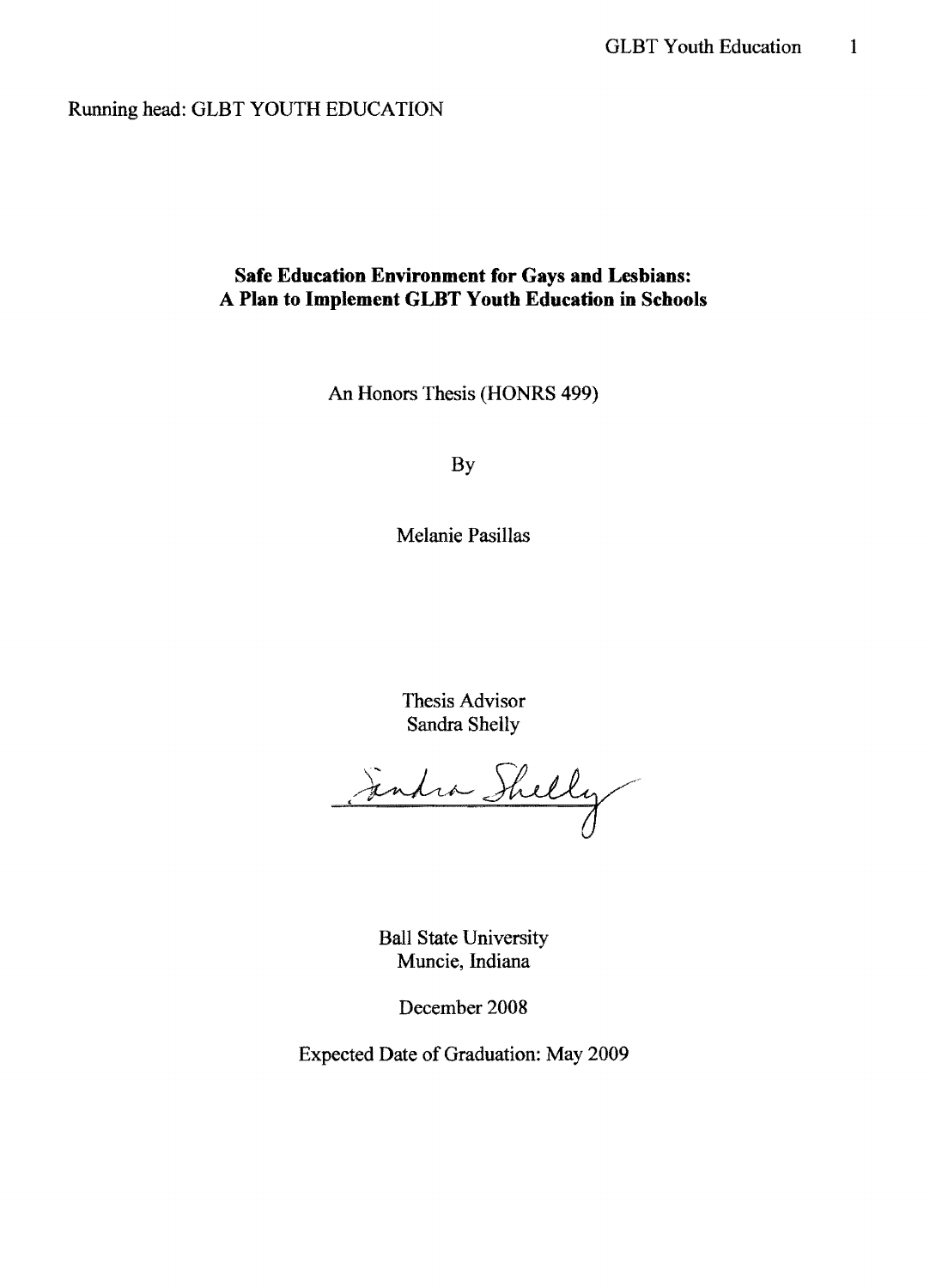## $\bigcap_{\zeta \in \zeta} \zeta$  / Abstract

 $\ell^+$  . I

*t l* . *<sup>i</sup>*'f l

.  $f$ 37  $\,$ The purpose of this thesis project is to develop an implementation plan in order to complete the final steps in the process of creating the new program SEEGL, an educational program aimed at combating GLBT youth suicide. The program implementation framework, described in Netting, Kettner, and McMurty's (2008) textbook *Social Work Macro Practice,* will be applied. Before the discussion of the implementation plan, the problem of GLBT suicide will be identified, the need for the program will be assessed, and the details of the program will be explained. The action plan will then be explained, beginning first with a discussion of the goals, and followed by the outcome and process objectives. Both the outcome and process objectives will include specific time frames, target populations, specified results, and criteria for measuring the completion of the objective. Lastly, a detailed plan for evaluating the program will then be explained.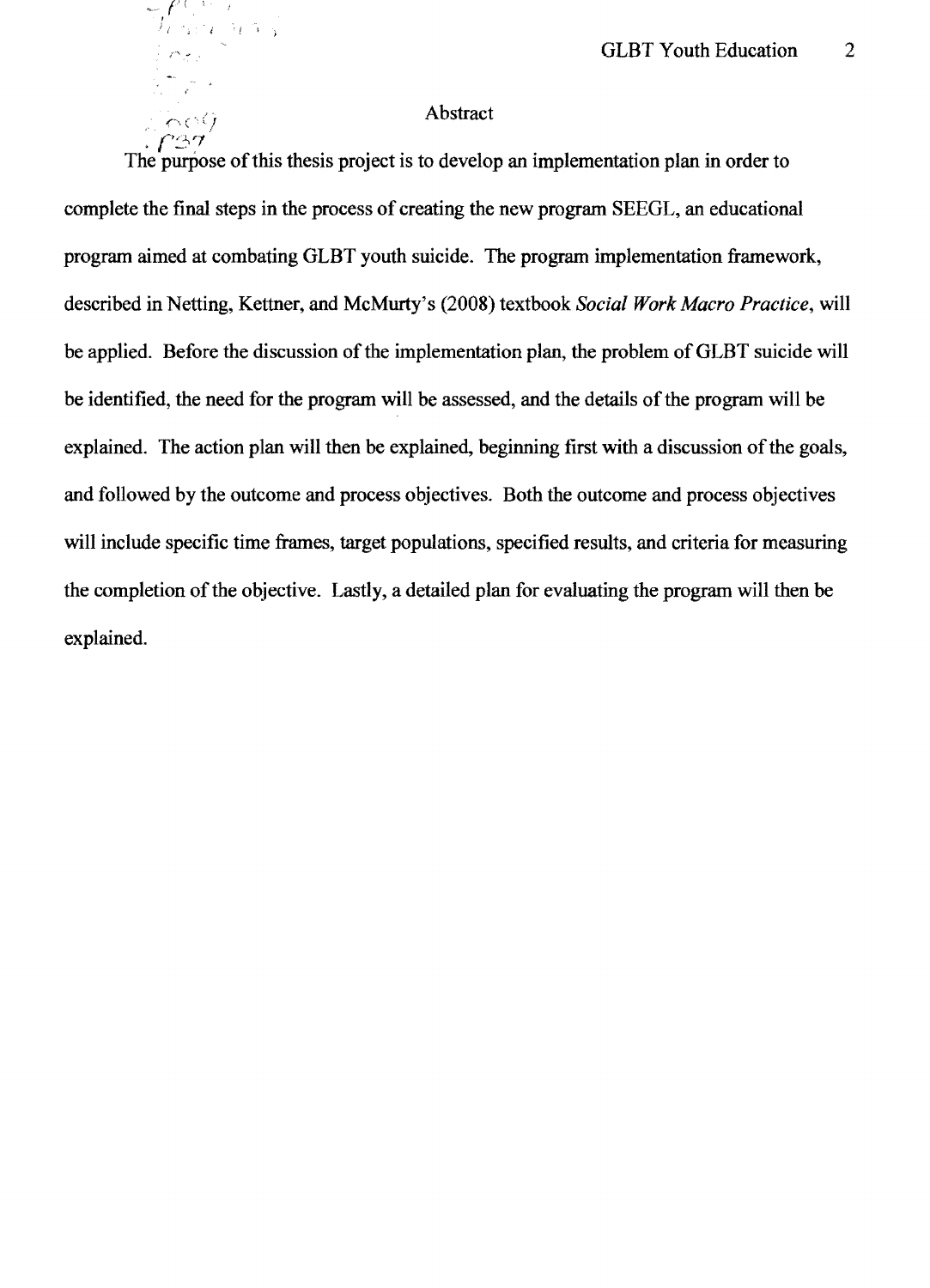### Acknowledgments

I would like to thank Sandra Shelly for her support in her role as my thesis advisor. Had I not taken her Social Work 320 course, I would never have developed grant writing skills, and therefore, would not have created this program, which eventually evolved into my Honors Thesis. Her guidance allowed me to continue the learning process and develop the plan for implementing a program.

I would also like to thank Rachael Miller, my partner for the grant assignment in Social Work 320. Without her ideas, input, and hard work, I would not have been able to further develop our program into my thesis project.

Lastly, I would like to thank Dr. Greta Yoder Slater who provided me with the opportunity to present my Honors Thesis to other social work students at the Social Work 340 and 440 Research Symposium.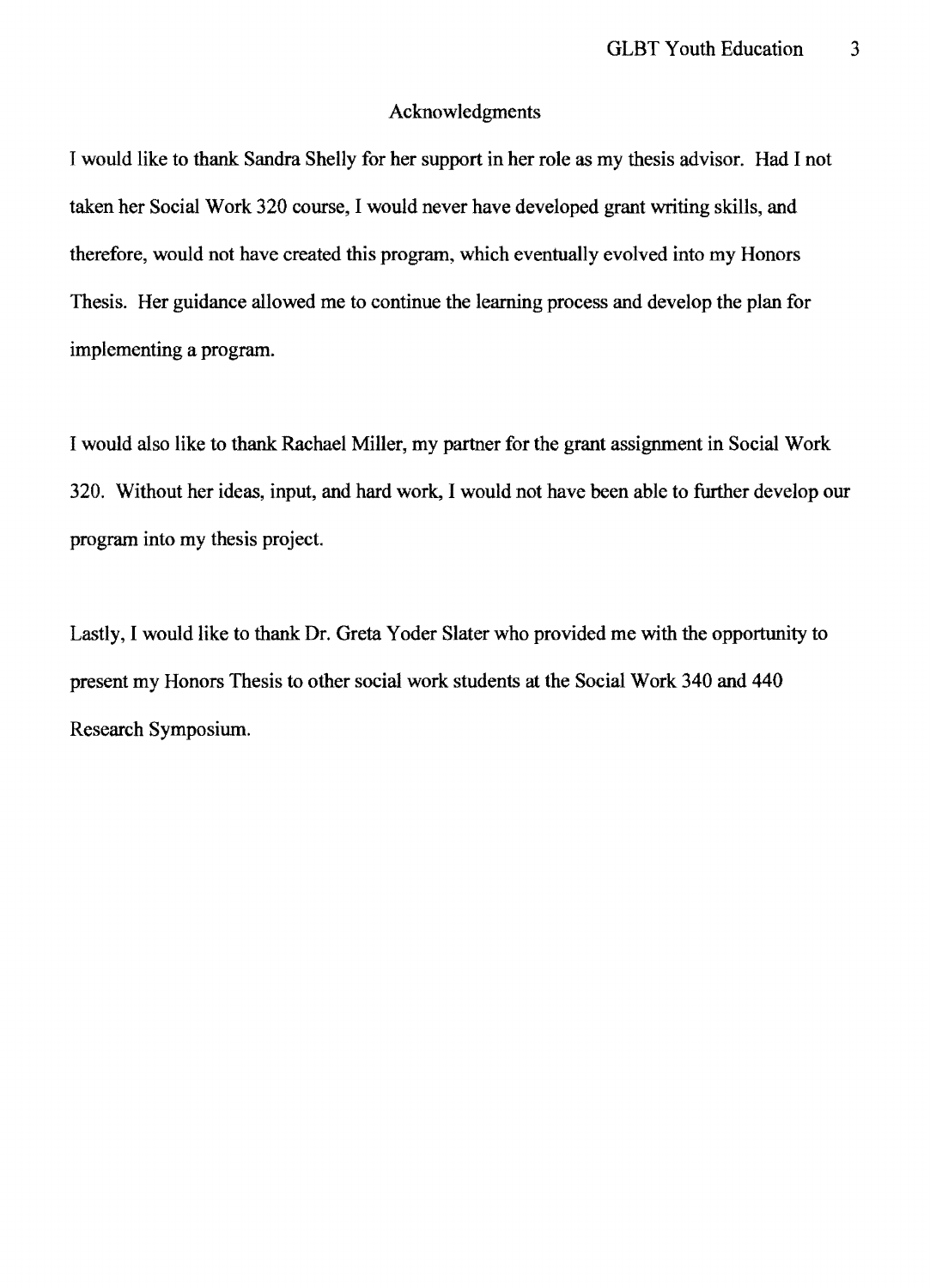### Introduction

Suicide is the third leading cause of death for all 15-19 year olds (U.S. Department of Health and Human Services, 2007). Gay, lesbian, bisexual, and trans gender (GLBT) youth account for 30 % of all teen suicides (OutProud, 2007). In order to combat GLBT suicide, an educational program has been proposed. It will focus on the issues, myths, stereotypes, discrimination, harassment, policy implications, and the lack of acceptance and respect involving the GLBT population. This educational program is entitled SEEGL, Safe Education Environment for Gays and Lesbians. The program mandates a certain number of hours for GLBT education each year in middle and high schools and will promote awareness, knowledge, and acceptance of GLBT issues in the school systems, thus providing a safer environment for GLBT youth. A safer environment means reducing the harassment, bullying, and teasing that many GLBT youth face in schools through education and awareness in order to eliminate the low self-esteem and self-hate that lead many GLBT youth to commit suicide.

SEEGL has received the necessary funding to run and needs a plan for implementation. The program implementation framework described in Netting, Kettner, and McMurty's (2008) textbook *Social Work Macro Practice* will be applied to the proposed SEEGL program in order to create a step-by-step plan. First the goal and objectives will be developed and discussed. This requires creating both outcome and process objectives with specific time frames, target populations, specified results, and criteria for measuring and documenting the success of the program's ability to meet the objectives. Next an action plan will be created, which will define each task and when it will be performed. A detailed plan for evaluating the program itself and its effectiveness will also be created (Netting, Kettner, McMurty, 2008). These steps are necessary in order to implement the program SEEGL and are described in further detail in the following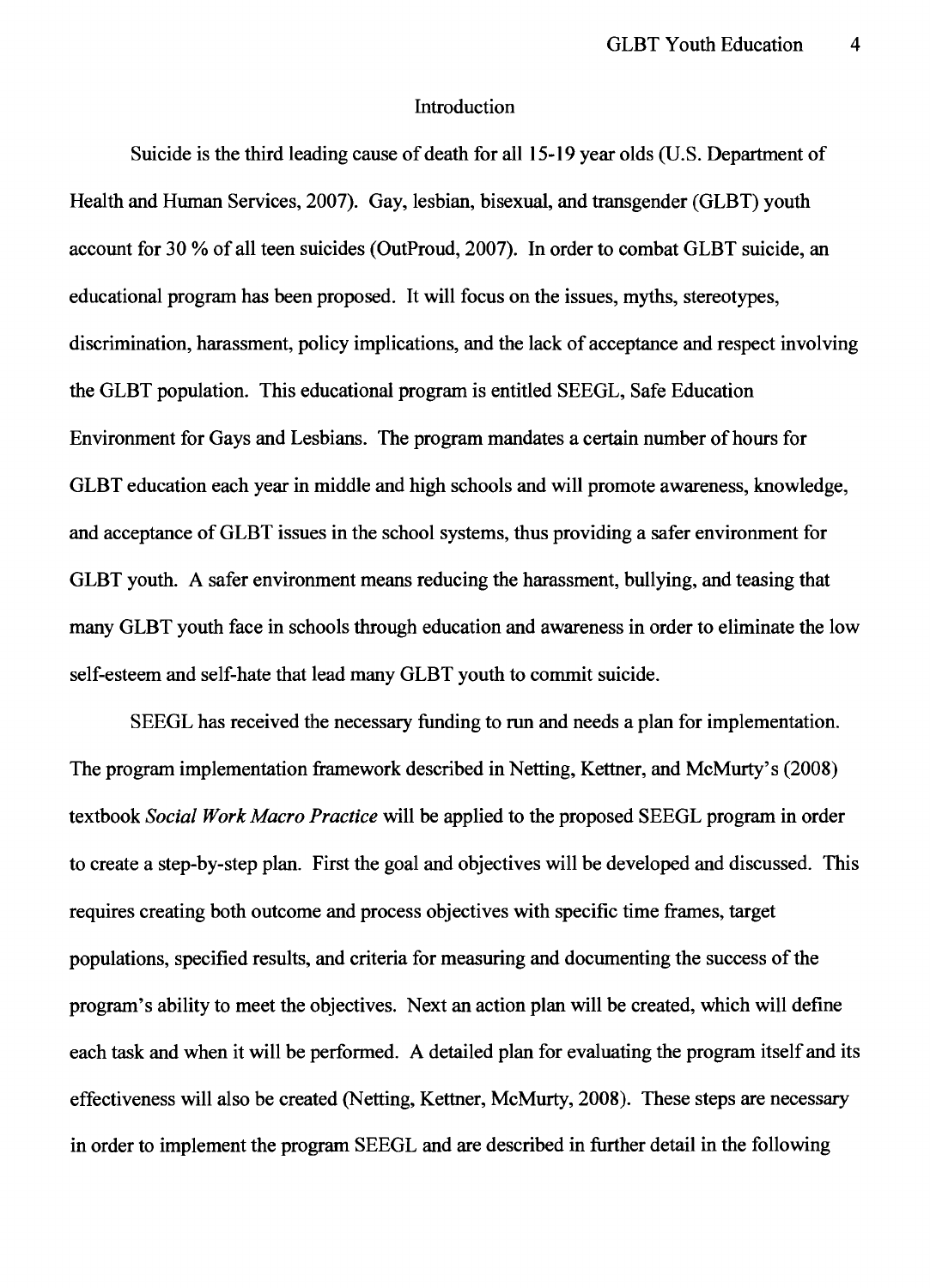sections; however, in order to create the implementation plan, it is first necessary to assess the need for the program. The following section assesses the need for GLBT youth education in schools, providing information that can be used to create an insightful, informative and effective program and implementation plan.

#### Needs Assessment

As previously mentioned, suicide is the third leading cause of death for all 15-19 year olds (U.S. Department of Health and Human Services, 2007). In 2005, survey data from the U.S. Department of Health and Human Services (2007) shows that 17 % of high school students had seriously considered suicide, 13 % had made plans to attempt suicide, and more than 8 % had attempted suicide. Teen suicide is such a major problem in today's society that roughly every two hours a teen commits suicide (McIntosh, 2005). To put this in perspective, there are about 12 teen suicides a day, 84 a week, and 4,368 a year- thirty percent of which are GLBT teens who are also two to three times more likely to attempt suicide than their heterosexual peers (OutProud,2007).

Most GLBT suicides occur between the ages of 16 and 21 because of the years of harassment and lack of support and knowledge about GLBT issues (OutProud, 2007). Everyday GLBT youth face discrimination, teasing, and bullying in their schools, which contributes to the low self-esteem and self-hate that can eventually lead to suicide (Pasillas & Miller, 2008). GLBT youth have a higher risk of facing other serious problems such as family and school problems, feelings of isolation, homelessness, prostitution, sexual abuse, substance abuse, and self-harm (OutProud, 2007). They are three times more likely to miss school because of feeling unsafe and three times more likely to have been injured or threatened at school (Langlois, n.d.). Many GLBT youth experience a lack of knowledge in productively coping with these negative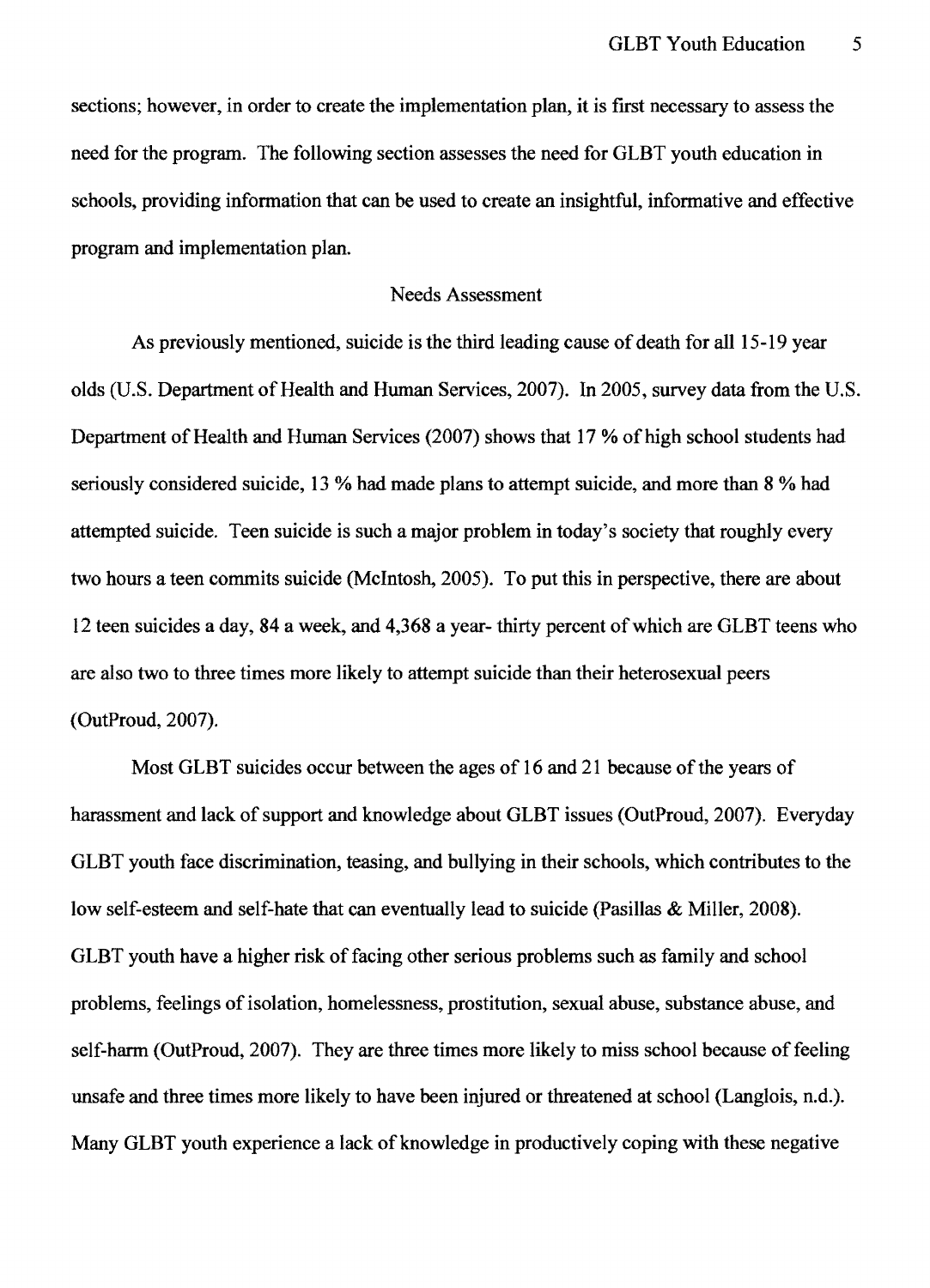experiences. As a result, GLBT youth turn towards self-destructive behavior as a way of dealing with the harassment, bullying, and discrimination (Pasillas & Miller, 2008). The Youth Risk Behavior Survey of 2005 found that 44 % of GLBT youth intentionally hurt themselves, 34 % considered suicide, and 21 % attempted suicide (Langlois, n.d).

Formal education almost never discusses homosexuality; however, a message is still sent by what is not said or addressed in educational settings (Marcus, 1993). For example, "the forty year history of the gay rights movement [is never discussed] in social studies lessons that [also] include discussions about women's rights or black civil rights," which sends the message that the gay rights movement is not important (Marcus, 1993, p. 167). The little information about the GLBT population that is addressed in school settings is often discussed with other topics of negative connotation such as AIDS, which gives the impression that the GLBT population is subhuman (Pasillas & Miller, 2008).

Currently legislation exists in Indiana that should protect GLBT youth, but does not. For example, Indiana's Civil Rights Laws, which are meant to eliminate discrimination and provide equal rights, does not protect GLBT youth because sexual orientation and gender identity are not specifically included under the Civil Rights Laws (Indiana Civil Rights Commission, 1988). Another example of legislation that should protect GLBT youth is the Indiana Code 20-8.1-5.1-18 (2001), which states that Indiana public schools must provide a generally "safe, orderly, and effective education environment" (HRC, 2008, para. 1-2). Despite this Indiana Code, GLBT youth do not receive information about GLBT issues and still experience discrimination, harassment and bullying in the school systems. The Education Section of the Indiana Code also mandates that curriculum include teaching self-respect as well as respect for all individuals to have their own views and religious beliefs. Unfortunately, GLBT youth do not receive respect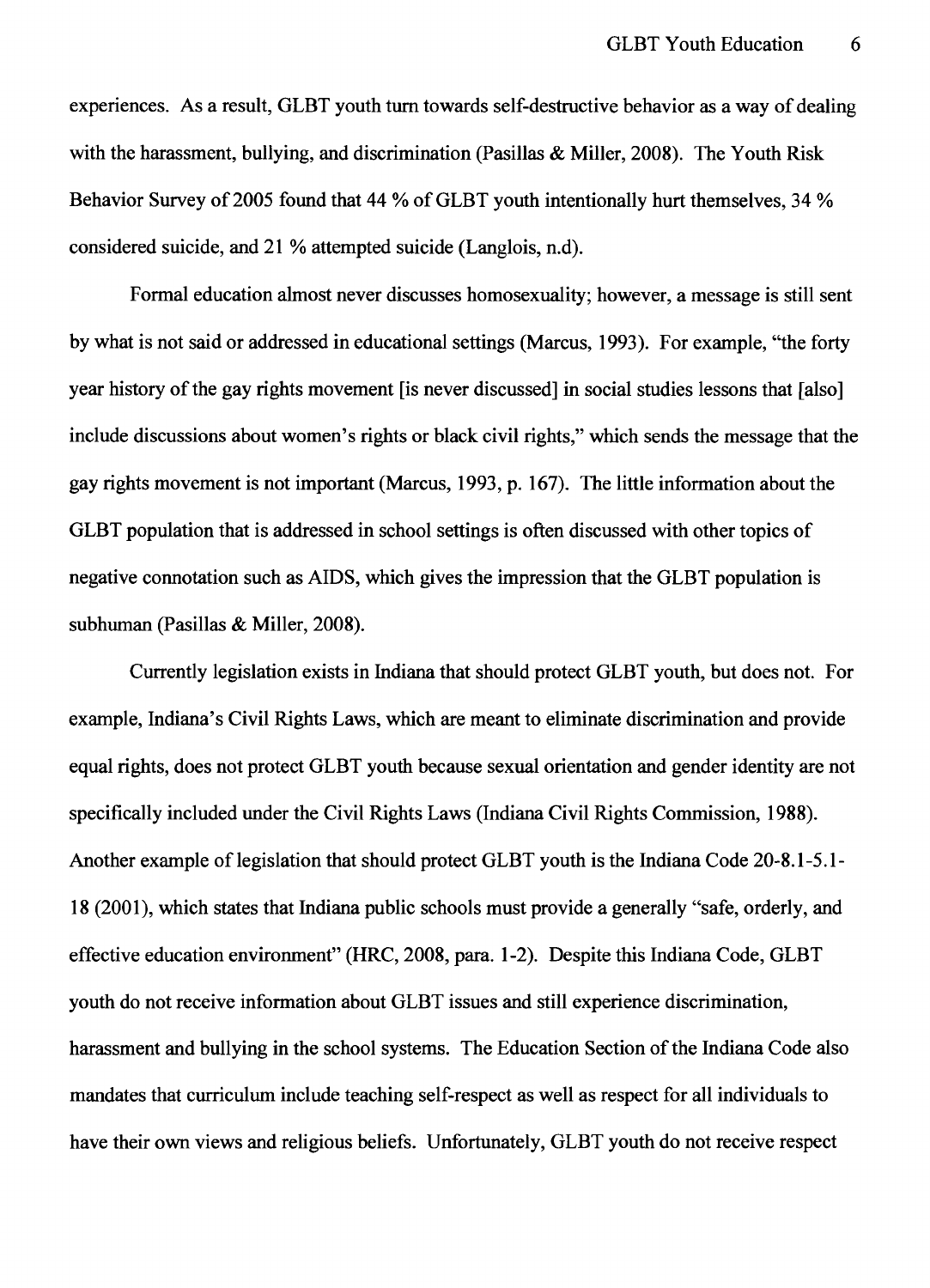from others, and instead are harassed and bullied because of their sexual orientation (Indiana General Assembly, 2005). The Education Section of the Indiana Code also mandates culturally competent curriculum which should include education about the GLBT population because it is a minority group with its own culture (Indiana Civil Rights Commission, 2005).

Despite the lack of protection in existing legislation, GLBT issues, especially GLBT youth education, are slowly becoming priorities in policy making. For example, a survey administered by the National Gay and Lesbian Task Force in 2006, identified that "youth education issues were ranked as the fifth major policy priority behind marriage, anti-LGBT discrimination, hate violence, and AIDS" (Cahill & Kin-Butler, 2006, para. 17). Youth education issues are a priority because GLBT youth not only need the support of their families, but also the support of the community. GLBT youth need community support through mental health and youth service agencies, trained personnel familiar with gay issues, appropriate gay adult role models, protection from their peers' abuse, and accurate information about homosexuality (OutProud, 2007). Efforts across the country to include GLBT education in public school curriculum are already underway and have had positive results. For example, a small and conservative city in Colorado has created "a physically and psychologically safe and supportive learning environment" for every child by incorporating GLBT education in their schools (Faulkner & Lindsey, 2004, p. 113).

In efforts to address GLBT suicide in Indiana, Indiana Youth Group, a non-profit organization that provides a safe environment with support services fostering personal strength among GLBT young people, proposed an educational pilot program entitled Safe Education Environment for Gays and Lesbians, SEEGL. This program mandates that a certain number of hours in middle and high schools will be designated for GLBT education. The curriculum will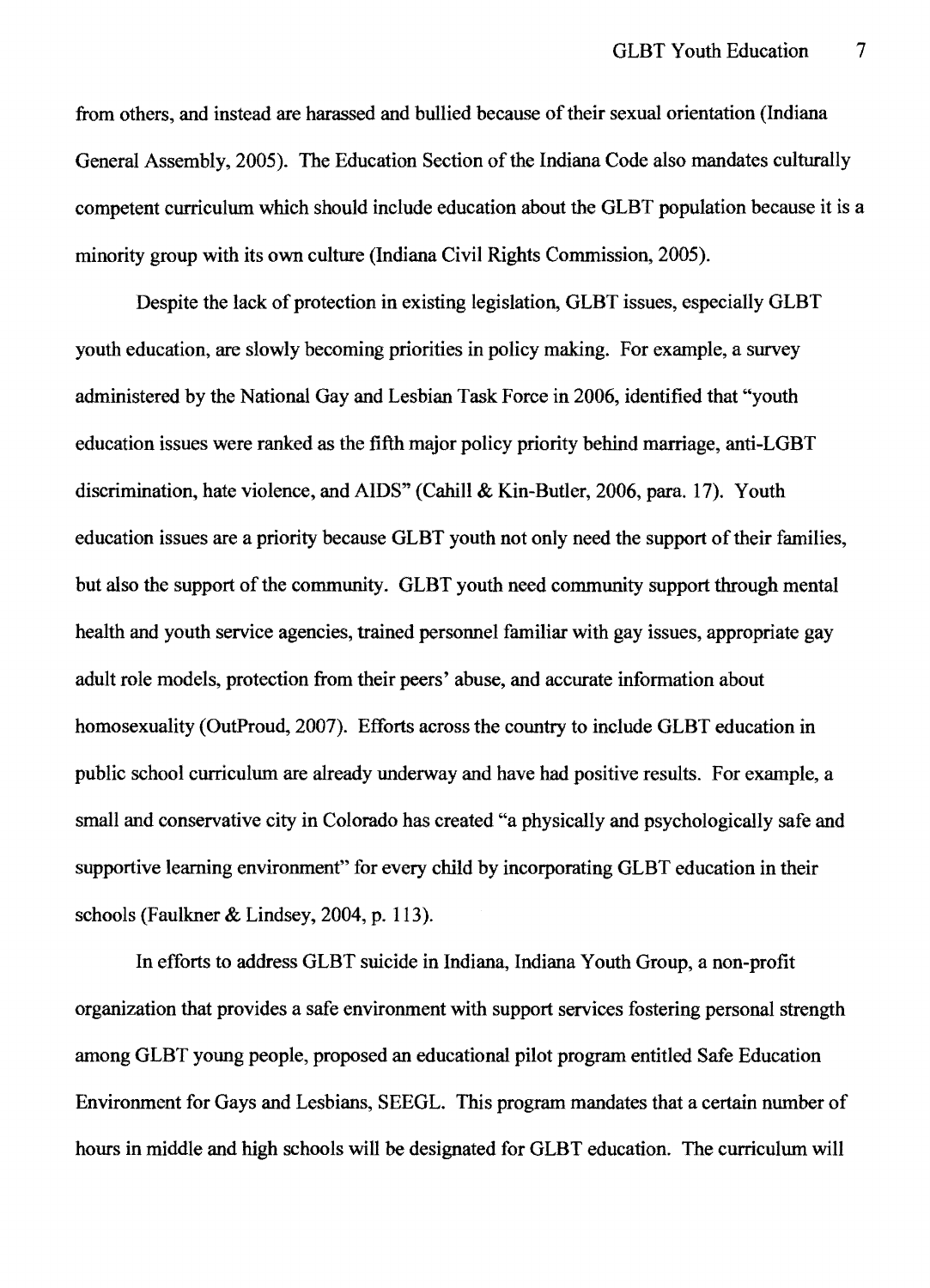discuss stereotypes, myths, discrimination, harassment, acceptance, respect and policy implications related to the GLBT population. The information will be presented by a combination of classroom discussions, workshops, guest speakers, question and answer panels, assemblies, and a school recognized GayPride Day. SEEGL will address the needs of the GLBT youth population by providing protection from abuse from peers, accurate information about homosexuality, trained personnel familiar with gay issues, and appropriate gay adult role models. The following section explains more about the design of the program.

#### The Program

SEEGL is a 10 month school year educational program that will promote knowledge, awareness, and acceptance of GLBT issues in middle and high schools in order to combat GLBT suicide. It is a selective educational program offering services to a target population of public school students based on a criterion of age. SEEGL will mandate 35 hours of GLBT education a year first in public schools, targeting the students in 6th through 12th grades (roughly ages 11- 18). The program will first be implemented in two Indiana counties, Delaware and Marion, which were selected in order to represent a diverse range of ethnic and economic areas in Indiana. Two schools from each county will be selected to partake in the program, one middle school and one high school. In order to develop the pilot program, it is necessary that a relationship is developed with the school boards of each county.

The program will be headed by one Project Director, who will oversee 14 part-time direct staff members specifically trained in GLBT issues. These staff will administer the curriculum to the students. Seven staff members will be assigned to Delaware County and seven to Marion County. Of those seven staff members, each one will be responsible for one grade 6th-12th in the county they are assigned too. The Project Director will also oversee an on-call counseling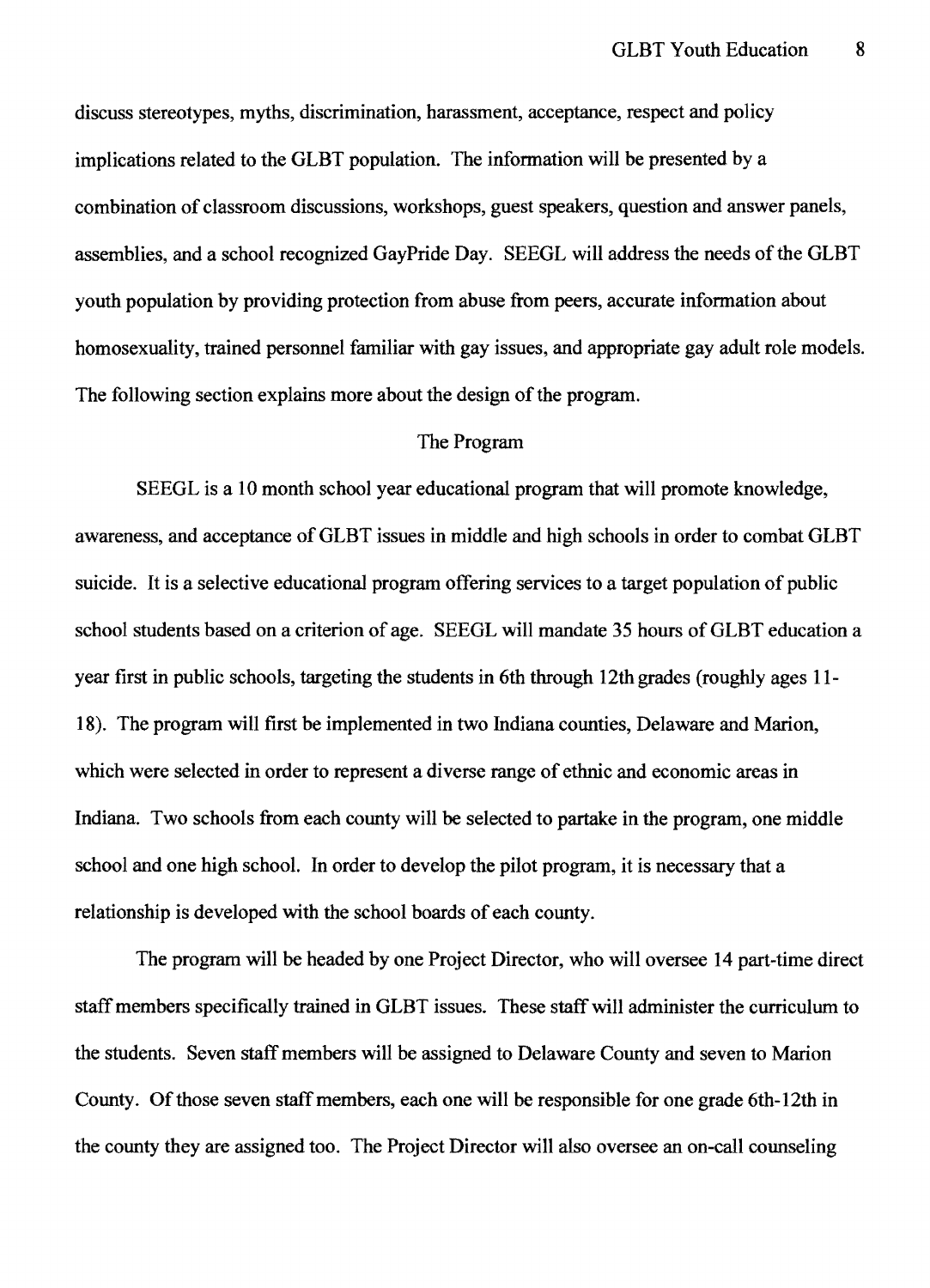Psychologist and a Bookkeeper. The Bookkeeper will be responsible for working ten hours per month on maintaining the general accounting principles to manage the program's financial books (Pasillas & Miller, 2008). The on-call counseling Psychologist will be responsible for overseeing and providing counseling services to the students in both counties. The Psychologist will alternate weekly between the counties and will enlist the help of PhD students at the nearby universities and the school social workers from each school in order to provide an on-call 24 hour counseling service hotline for students.

After these positions are filled, the direct staff will be required to go through a 40 hour training program consisting of eight five hour sessions. In these training programs, direct staff will be taught how to create a safe learning environment, facilitate classroom discussions, plan and teach the GLBT educational curriculum, prepare classroom materials, organize workshops and classroom activities. Once the training is complete, the direct staffwill assist the Project Director and the School Boards of both counties in curriculum planning, which will last six months. The six months will be broken up into three periods of two months each, and the first period will be planning the staff training sessions. The second period will consist of planning the curriculum for the first semester of the program and the last period will plan the curriculum for the second semester.

During the curriculum planning, the details of the educational program will be discussed and will focus more specifically on selecting and teaching age appropriate GLBT education. The curriculum will include discussion of stereotypes, myths, discrimination, harassment, acceptance, respect and policy implications related to the GLBT population as well as workshops, speakers, question and answer panels, assemblies, and an end of the year, school recognized GayPride Day. Curriculum planning also includes recruiting guest speakers, who are appropriate gay adult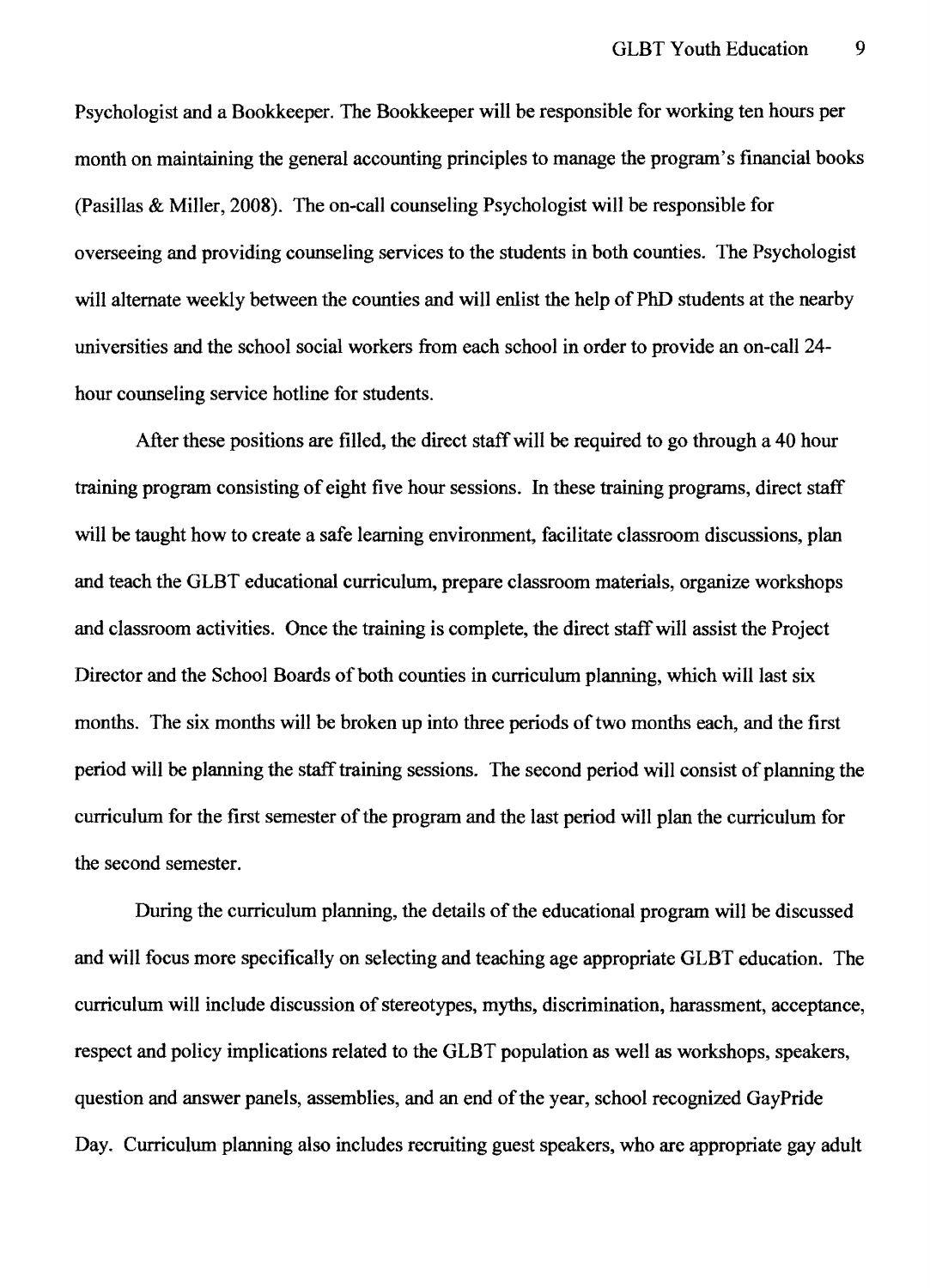role models and will contribute accurate and age-appropriate infonnation about GLBT issues (Pasillas & Miller, 2008).

Once school begins, a pre-test will be administered in order to gauge the students' attitudes, knowledge, and acceptance of GLBT issues. The pre-test will identify the initial level of diversity acceptance and knowledge of GLBT concepts in public school students in grades six through twelve. Following the pre-test, the planned GLBT curriculum will be taught to the students in weekly lessons roughly an hour long. The curriculum addressed in the weekly sessions will help to increase the knowledge and level of acceptance in public school students as well as create a safe environment for the students to discuss GLBT issues. In addition to the weekly lessons there will be two school-wide activities, one at the end of the first semester and another at the end of the second semester. The end of the year activity will celebrate GayPride and the completion of the SEEGL program. A post-test will also be administered at the end of the semester in order to evaluate the success of SEEGL and will be analyzed, along with the pretest, with the help of an evaluation consultant. Now that the need for the program has been established and the program explained, the next step is to discuss the plan for implementing. The next section begins the discussion of the implementation plan by first discussing the program's goals and the objectives to meet those goals.

## Intervention Planning

### *Goal Setting*

The first step of the implementation framework is to establish the main goal for SEEGL. The goal of SEEGL is to prevent GLBT suicide in Indiana through an educational program promoting knowledge, awareness, and acceptance of GLBT issues in middle and high schools. The tentative date to implement SEEGL is September 2009, the beginning of the next school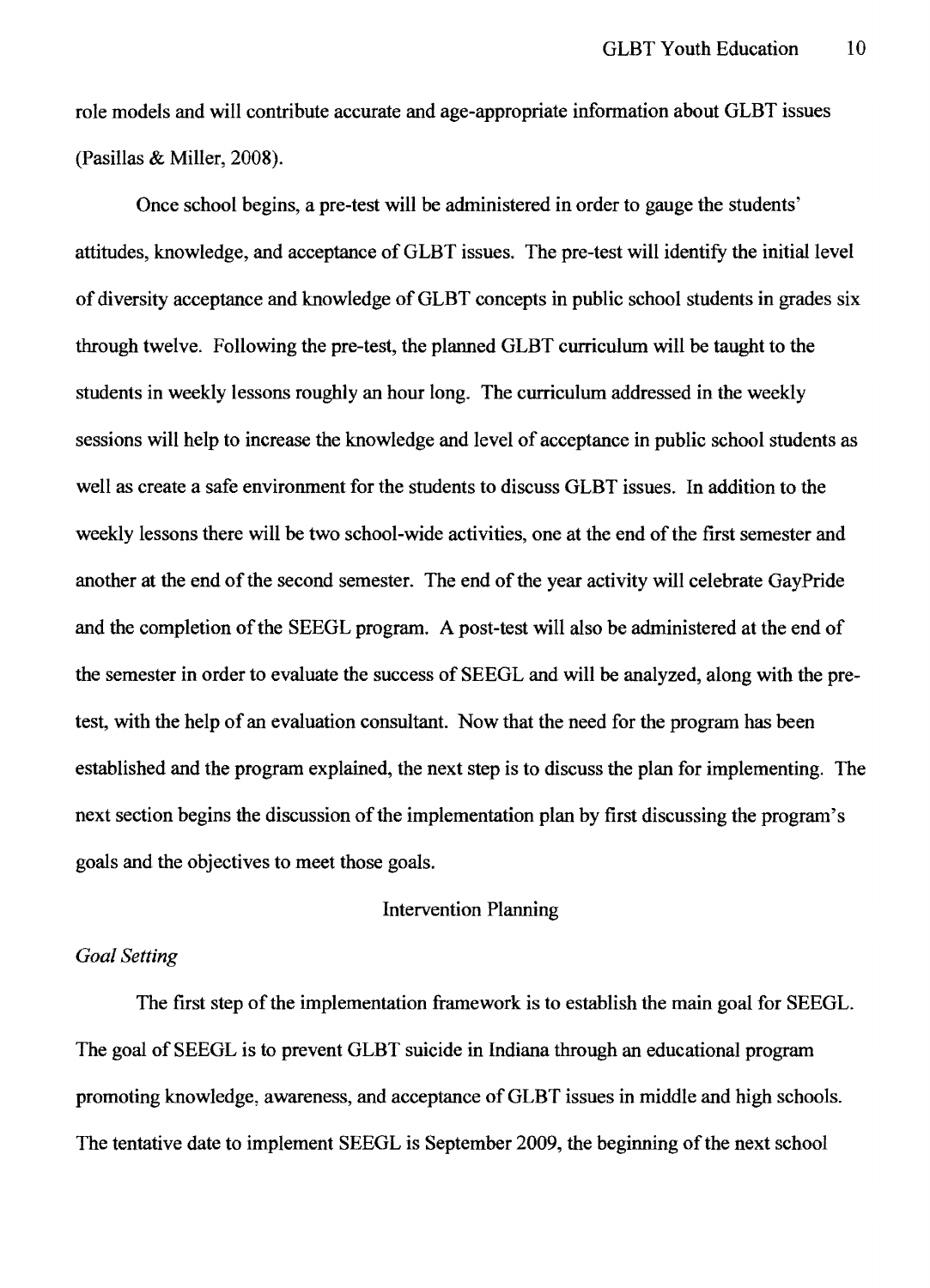year. The program SEEGL will first be implemented as a pilot program in two counties, Delaware and Marion. Two schools from each county, a middle school and high school, will be selected to partake in the pilot program. The results will show the effectiveness of the pilot program and prove the need for the inclusion of SEEGL in all schools.

**In** order to achieve these goals, both outcome and process objectives must be established, which is the second step of the implementation process. The outcome objectives are specific goals for the overall outcome of the program and the process objectives are the steps to achieve the outcome objectives and the overall goal of the program. The following table identifies the outcome objectives, which demonstrate how the above goal will be achieved.

### *Outcome Objectives*

| $\bullet$ To increase acceptance of diversity                                                                                                                                                                                                                   | <b>WHEN:</b> Weekly sessions over 2                                                                                                                                                                                                                                                                    |
|-----------------------------------------------------------------------------------------------------------------------------------------------------------------------------------------------------------------------------------------------------------------|--------------------------------------------------------------------------------------------------------------------------------------------------------------------------------------------------------------------------------------------------------------------------------------------------------|
| among general population in public                                                                                                                                                                                                                              | semesters                                                                                                                                                                                                                                                                                              |
| schools in two Indiana counties                                                                                                                                                                                                                                 | ❖ OUTCOME: Increase acceptance of                                                                                                                                                                                                                                                                      |
| regarding GLBT issues through an                                                                                                                                                                                                                                | diversity                                                                                                                                                                                                                                                                                              |
| educational program held in weekly                                                                                                                                                                                                                              | $\bullet$ WHO: General population in public                                                                                                                                                                                                                                                            |
| sessions over the course of two                                                                                                                                                                                                                                 | schools                                                                                                                                                                                                                                                                                                |
| semesters as evidenced by a change                                                                                                                                                                                                                              | ❖ HOW MEASURED: Change in                                                                                                                                                                                                                                                                              |
| in total score in a pre and post test.                                                                                                                                                                                                                          | total score on pre/post test                                                                                                                                                                                                                                                                           |
| ❖ To decrease harassment and<br>bullying among public school<br>students from 6th-12th grade<br>making a safe learning environment<br>for all students regardless of sexual<br>orientation and gender identity<br>throughout a year of educational<br>programs. | WHEN: One year<br>◆ OUTCOME: Make a safe learning<br>environment for all students<br>❖ WHO: Public school students 6th-<br>12th grades<br><b>EXAMPLE HOW MEASURED: Decrease</b><br>harassment and bullying measured<br>by reports from students, teachers,<br>principals, and school social<br>workers |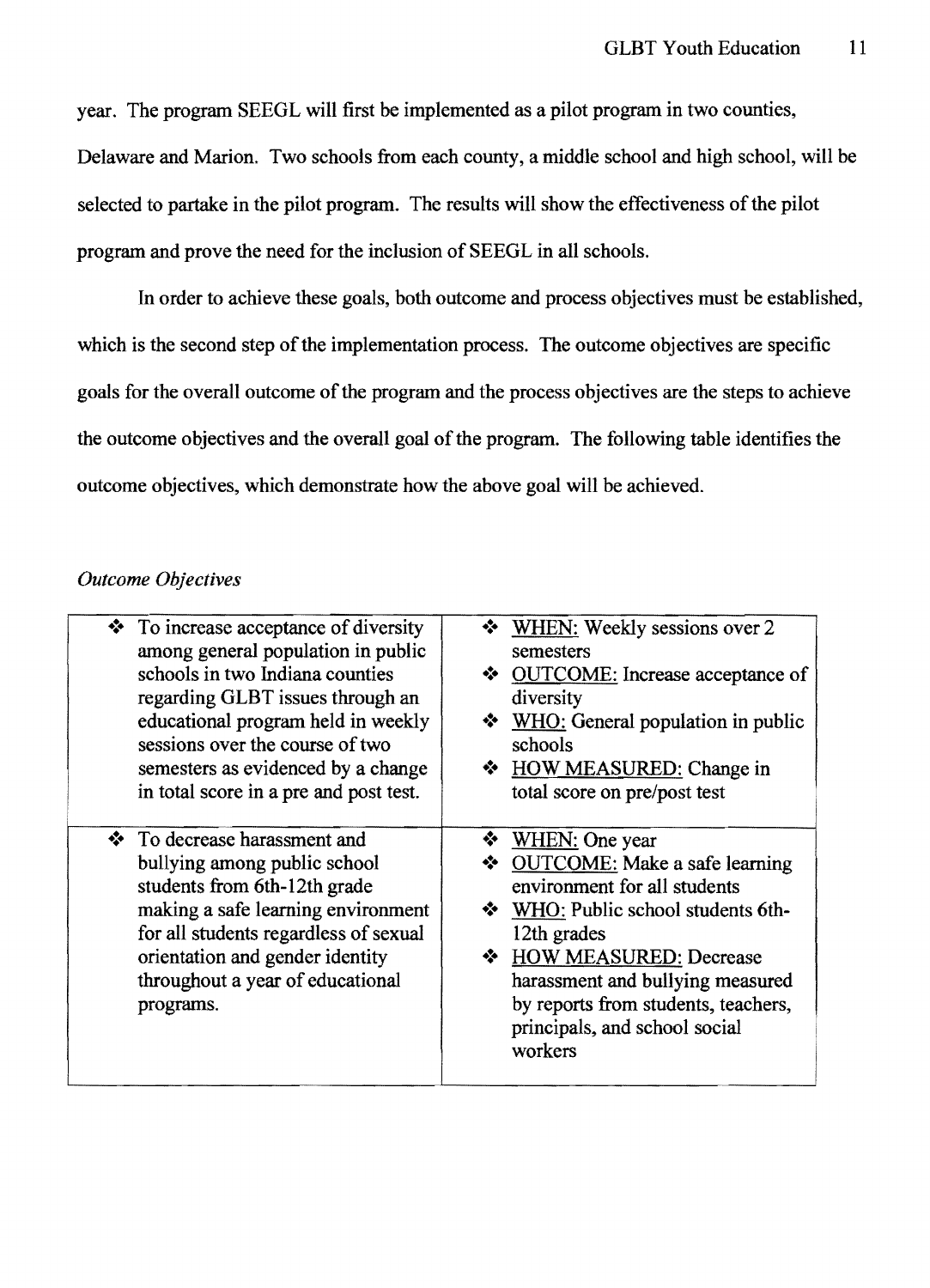| $\triangleleft$ At the conclusion of the year, at<br>least half of the students in 6th-12th<br>grades will demonstrate a test gain<br>of at least 75 percent on the post-<br>test, covering age appropriate<br>GLBT concepts discussed through a<br>weekly education program. | ❖ WHEN: One year<br>❖ OUTCOME: test gain on age<br>appropriate GLBT concepts<br>$\bullet$ WHO: Students in 6th-12th grades<br>* HOW MEASURED: 50% of<br>students will demonstrate test gain<br>of at least 75% on post test |
|-------------------------------------------------------------------------------------------------------------------------------------------------------------------------------------------------------------------------------------------------------------------------------|-----------------------------------------------------------------------------------------------------------------------------------------------------------------------------------------------------------------------------|
|                                                                                                                                                                                                                                                                               |                                                                                                                                                                                                                             |

## *Process Objectives*

There are 13 process objectives that if completed should achieve the outcome objectives and the overall goal of the program SEEGL. The following table identifies the process objectives and the time frame for completion.

## **INSERT TABLE I ABOUT HERE**

## Implementing and Monitoring the Plan

The third step in the implementation process described in Netting, Kettner, and McMurty's (2008) *Social Work Macro Practice* is to initiate the action plan and then monitor and evaluate it. The process objectives from the previous section explain the action plan and how to initiate it, and the following explains the monitoring and evaluation for the program SEEGL. The evaluation plan consists of a panel study focusing on quantitative data collected in four sessions. Once the data is collected it will be analyzed in order to determine the achievement of the outcome objectives, and therefore, the success of the program.

The first two sessions will include a pre and post test in order to assess the student's acceptance of the GLBT population and their knowledge of GLBT issues. The pretest will be administered to all public school students (6th through 12th grades) from the selected middle schools and high schools in both Marion and Delaware Counties. It will be administered at the beginning of the school year in September during the first classroom lesson of the new program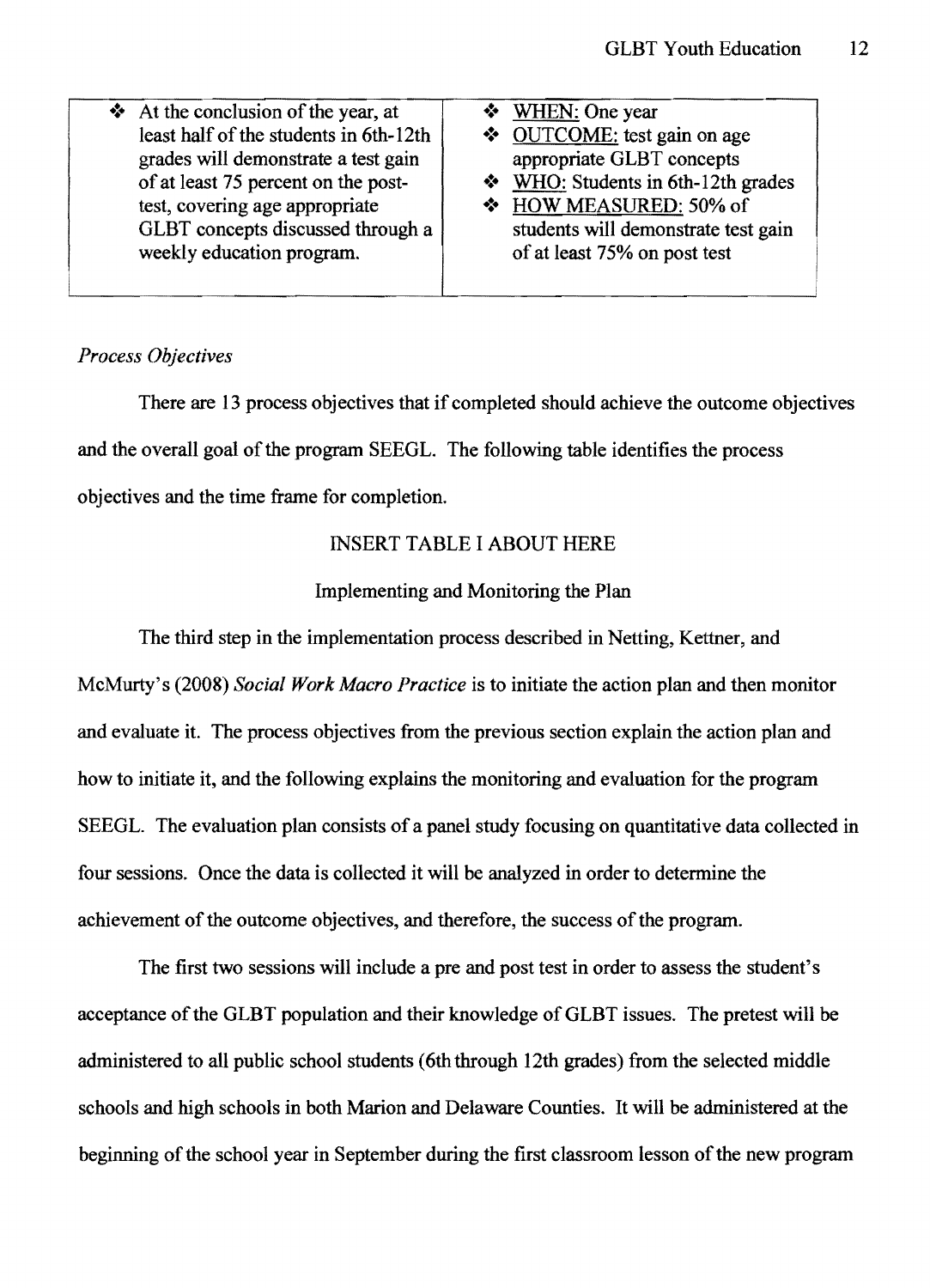SEEGL. The post test, on the other hand, will be administered to the same sample of students during the last classroom lesson at the end of the school year in May. Both the pretest and posttest will focus on quantitative data measuring the level of acceptance, the amount of harassment and bullying, and the amount of understanding of GLBT issues in public school sixth through twelfth grade students. The pre and post test will consist of scaling questions, asking the student respondents to rank their level of acceptance, the amount of harassment and bullying they see based on sexual orientation, and their level of understanding of GLBT issues.

The last two data collections sessions will assess the influence of the program SEEGL on the level of harassment and bullying related to GLBT issues in the public schools. First, a baseline data collection will take place in the summer months of June, July and August before the new program begins. During these three months, the number of harassment and bullying reports related to GLBT issues at each selected school from the past year (before the intervention of new program) will be collected. After the first year of the program, in the months of May, June and July the number of harassment and bullying reports related to GLBT issues will be collected again and the numbers for both years will be compared. After the data is collected from all four sessions, the evaluation consultant, Program Director and staff will conduct comparison tests, such as correlations and ANOV As, between the two counties (Delaware [rural] and Marion [urban]), and between the schools (middle and high school). Ideally, the results will show the success of the program SEEGL and the need to include this program into other public schools.

### Conclusion

GLBT suicide is a serious problem that can be addressed by promoting knowledge, awareness, and acceptance of GLBT issues through education in public schools. SEEGL is an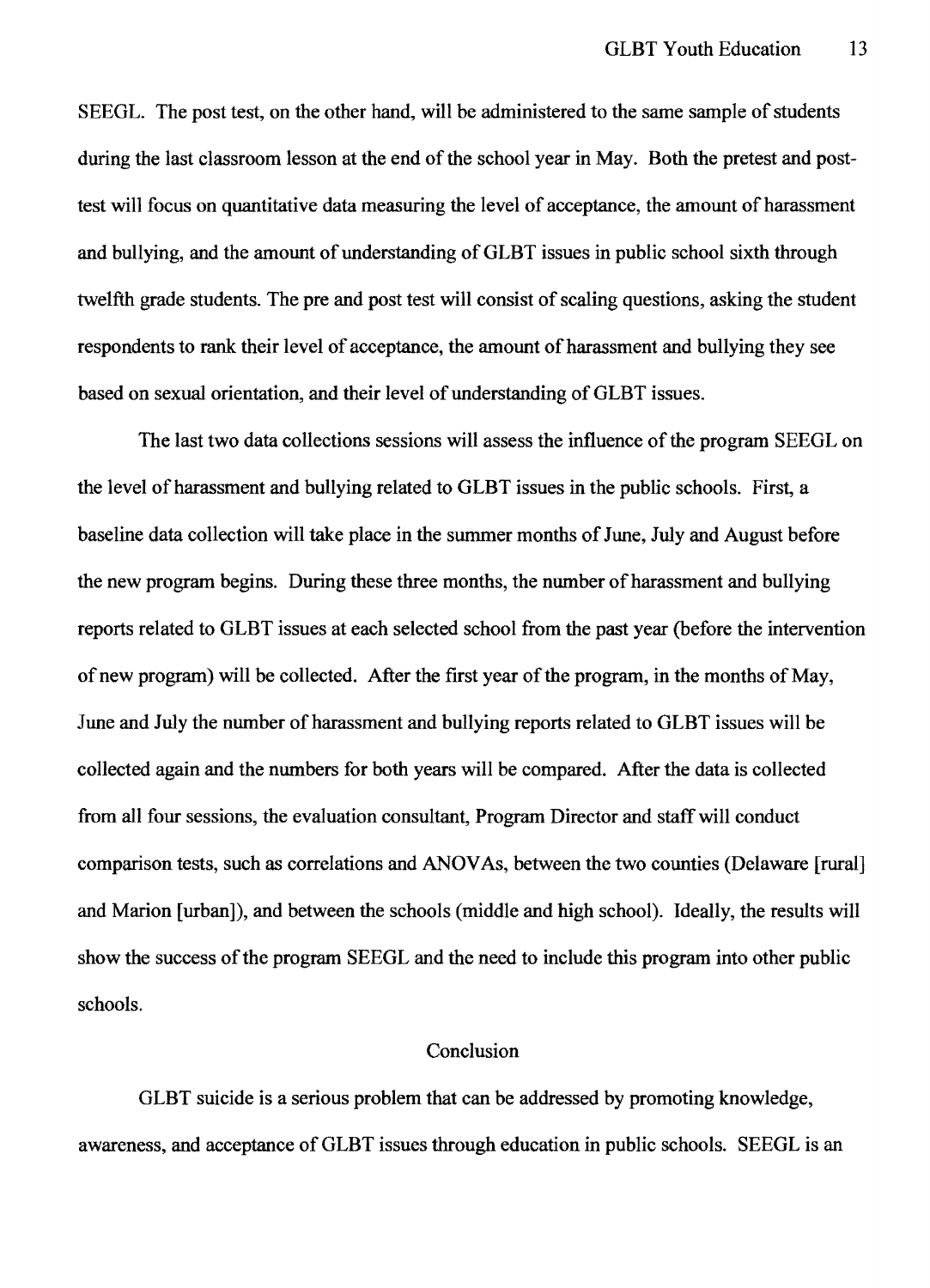educational pilot program that will address the needs of the GLBT youth population by providing protection from abuse from peers, accurate information about homosexuality, trained personnel familiar with gay issues, and appropriate gay adult role models. **In** order to implement the program SEEGL, a step-by-step plan was created using the program implementation framework described in Netting, Kettner, and McMurty's (2008) textbook *Social Work Macro Practice.*  First, the goals and objectives were developed and discussed, followed by an action plan that defined each task and when it will be performed. The last step in the framework was to develop a detailed plan for evaluating the program in order to assess the success and effectiveness of the program's intervention. These are the necessary steps to implement the program SEEGL and combat GLBT suicide.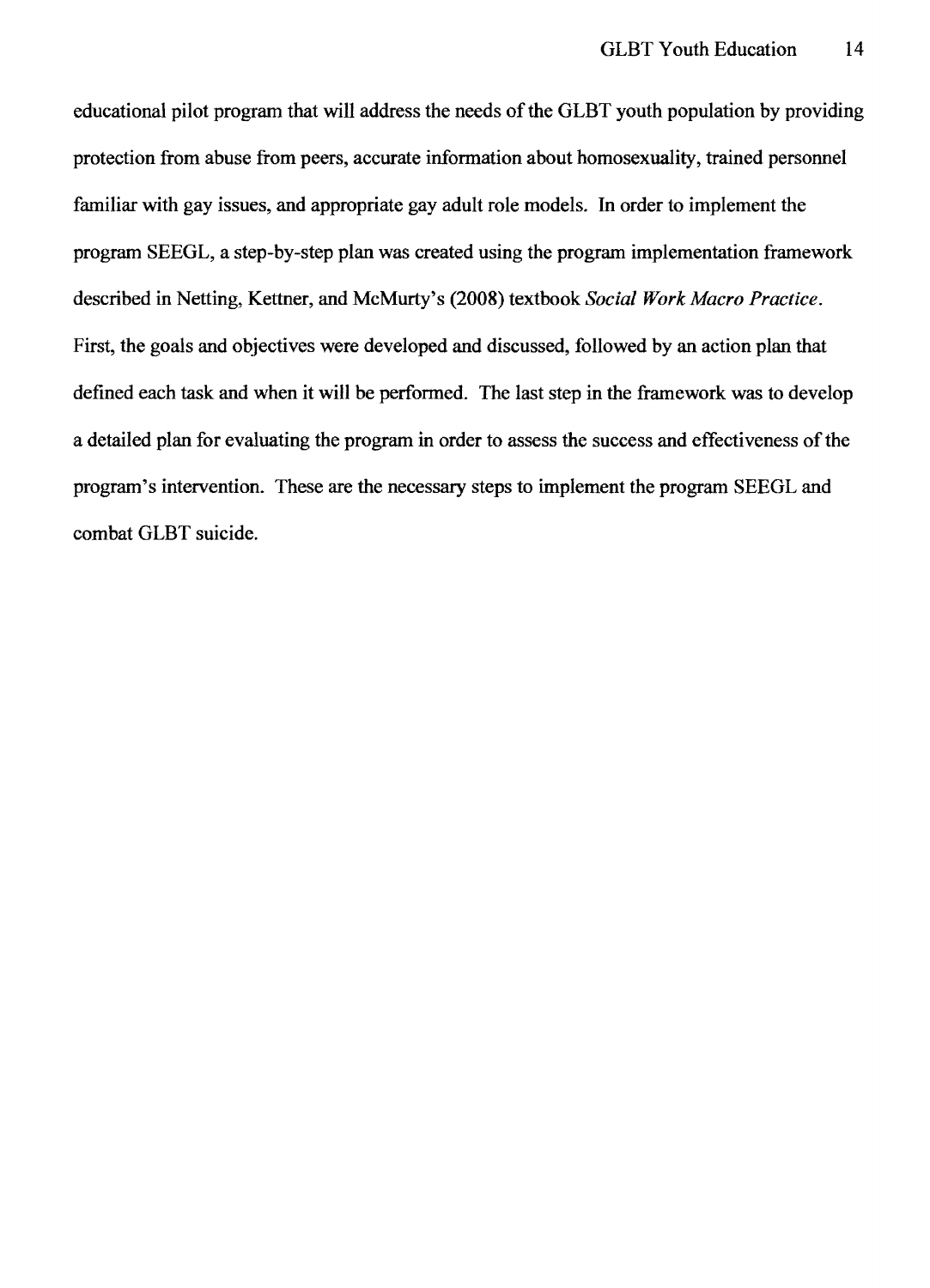#### References

Cahill, S., & Kim-Butler, B. (2006). *Policy priorities for the LGBT community: Pride Survey 2006.* Retrieved February 9, 2008, from the National Gay and Lesbian Task Force Policy Institute website

http://www.thetaskforce.org/downloads/reports/reports/2006PrideSurvey.pdf

Faulkner, AO., & Lindsey, A. (2004). Grassroots meet homophobia: A rocky mountain success story. *Journal o/Gay* & *Lesbian Social Services,* 16, 113-128.

Human Rights Campaign. (2008). Indiana School Law. Retrieved February 9, 2008, from http://www.hrc.org/issues/youth and campus activism/4174.htm

- Indiana Civil Rights Commission. (2005). Indiana Code 20-31-6-2. Retrieved February 9, 2008, from http://www.in.gov/legislative/ic/code/title20/ar31/ch6.html
- Indiana Civil Rights Commission. (1988). Indiana Code 22-9-1-2. Retrieved February 9, 2008, from http://www.in.gov/legislative/ic/code/title22/ar9/ch I.html
- Indiana General Assembly. (2005). Indiana Code 20-30-5-6. Retrieved February 9,2008, from http://www.in.gov/legislative/ic/code/title20/ar30/ch5.html
- Langlois, M. (n.d.) *Suicide prevention current trends- Risk factors and intervention strategies for gay lesbian bisexual and transgender youth. Retrieved December 19, 2007,* from the NASW Help Start Here website

http://www.helpstartshere.org/Default.aspx?PageID=1182

Marcus, E. (1993). *Is it a choice? Answers to 300 of the most frequently asked questions about gays and lesbians.* San Francisco: HarperCollins.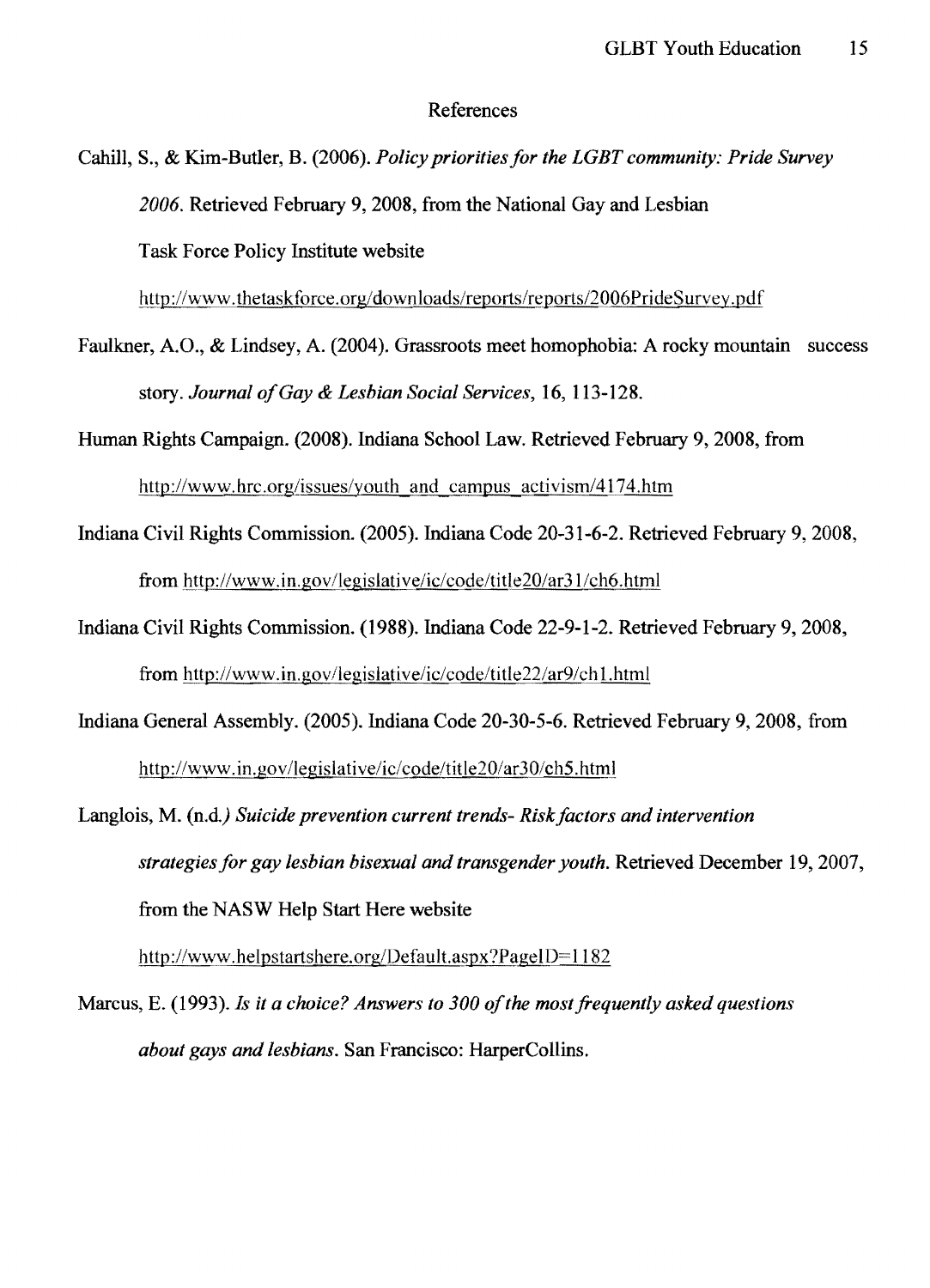McIntosh, J.L. (2005). U.S.A. suicide: 2005 official final data. Retrieved February 16,2008, from the American Association of Suicidology website http://www.suicidology.org/associations/1045/files/2005datapgs.pdf

- Netting, F.E., Kettner, P.M., McMurty, S.L. (2008). *Social work macro practice* (4th ed.). Boston, MA: Allyn Bacon.
- OutProud. (2007). Gay lesbian bisexual trans gender youth suicide. Retrieved December 19, 2007, from http://www.outproud.org/article\_suicide.html
- Pasillas, M. & Miller, R (2008). *Safe education environment for gays and lesbians; Combating GLBT suicide with youth education.* Unpublished manuscript, Ball State University, Muncie, Indiana.
- U.S. Department of Health and Human Services. Substance Abuse and Mental Health Services Administration. (2007). Suicide warning signs. Retrieved February 16, 2008, from http://family.samhsa.gov/get/suicidewarn.aspx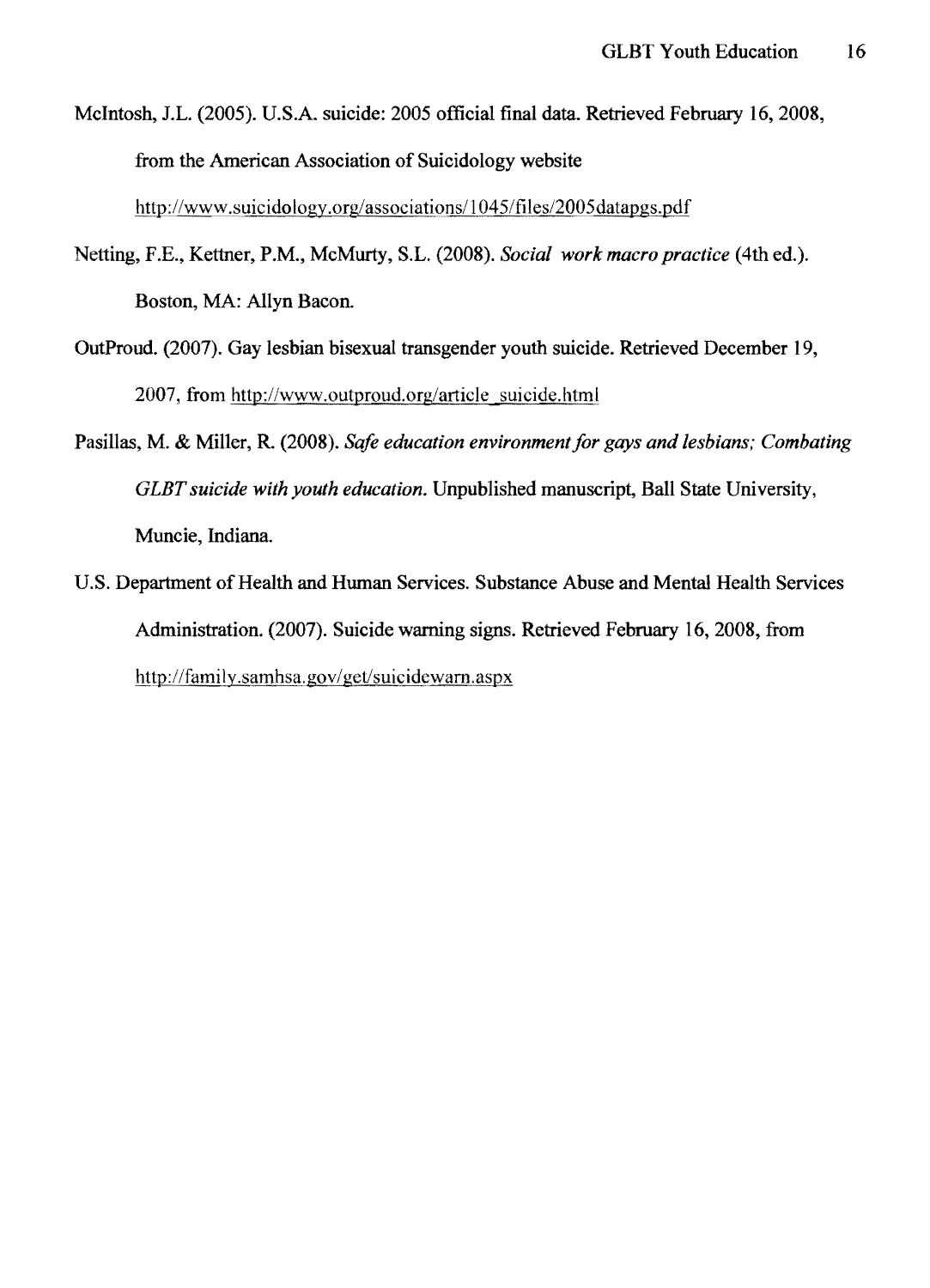# Appendix A

## **Budget Summary**

| <b>Total Program</b>                | <b>Total</b><br><b>Requested</b><br>\$118,425 | <b>Total</b><br><b>Donated</b><br>\$127,865 | <b>Total</b><br>Cost<br>\$246,290<br>\$214,175 |  |  |
|-------------------------------------|-----------------------------------------------|---------------------------------------------|------------------------------------------------|--|--|
| I. Personnel                        |                                               |                                             |                                                |  |  |
| A. Salaries and Wages               | \$96,500                                      | \$102,500                                   | \$199,000                                      |  |  |
| <b>B.</b> Fringe Benefits           | \$14,275                                      | Ø                                           | \$14,275                                       |  |  |
| C. Consultant and Contract Services | Ø                                             | \$900                                       | \$900                                          |  |  |
| II. Non-Personal                    |                                               |                                             | \$32,115                                       |  |  |
| A. Space Costs                      | Ø                                             | \$6,000                                     | \$6,000                                        |  |  |
| <b>B.</b> Rental/Lease              | Ø                                             | \$1,410                                     | \$1,410                                        |  |  |
| C. Consumable Supplies              | Ø                                             | \$2,775                                     | \$2,775                                        |  |  |
| D. Travel                           | \$4,200                                       | \$2,400                                     | \$6,600                                        |  |  |
| E. Telephone                        | \$2,700                                       | \$1,880                                     | \$4,580                                        |  |  |
| <b>Other Costs</b><br>F.            | \$750                                         | \$10,000                                    | \$10,750                                       |  |  |

## **Budget Detail**

| <b>Total Program</b>                                            | Total<br><b>Requested</b><br>\$118,425 | <b>Total</b><br><b>Donated</b><br>\$127,865 | Total<br><b>Cost</b><br>\$246,290 |
|-----------------------------------------------------------------|----------------------------------------|---------------------------------------------|-----------------------------------|
| 1. Personnel                                                    |                                        |                                             | \$214,17                          |
| A. Salaries & Wages                                             |                                        |                                             |                                   |
| 1. Project Director<br>$(50\% \times $45,000)$                  | \$22,500                               | \$22,500                                    | \$45,000                          |
| 2. Consulting Psychologist                                      |                                        |                                             |                                   |
| $(50\% \times 40,000)$                                          | \$20,000                               | \$20,000                                    | \$40,000                          |
| 3. Direct Staff Counselors (14)                                 |                                        |                                             |                                   |
| $($20 \times 10 \text{ hr/wk} \times 40 \text{ wks} \times 14)$ | \$52,000                               | \$60,000                                    | \$112,000                         |
| 4. Bookkeeper                                                   |                                        |                                             |                                   |
| $(\$20 \times 10 \text{ hr/mol} \times 10 \text{ mo.})$         | \$2,000                                |                                             | \$2,000                           |
| <b>B.</b> Fringe Benefits                                       |                                        |                                             |                                   |
| Project Director                                                |                                        |                                             |                                   |
| $(32\% \times $22,500)$                                         | \$7,875                                |                                             | \$7,875                           |
| 2. Consulting Psychologist                                      |                                        |                                             |                                   |
| $(32\% \times $20,000)$                                         | \$6,400                                |                                             | \$6,400                           |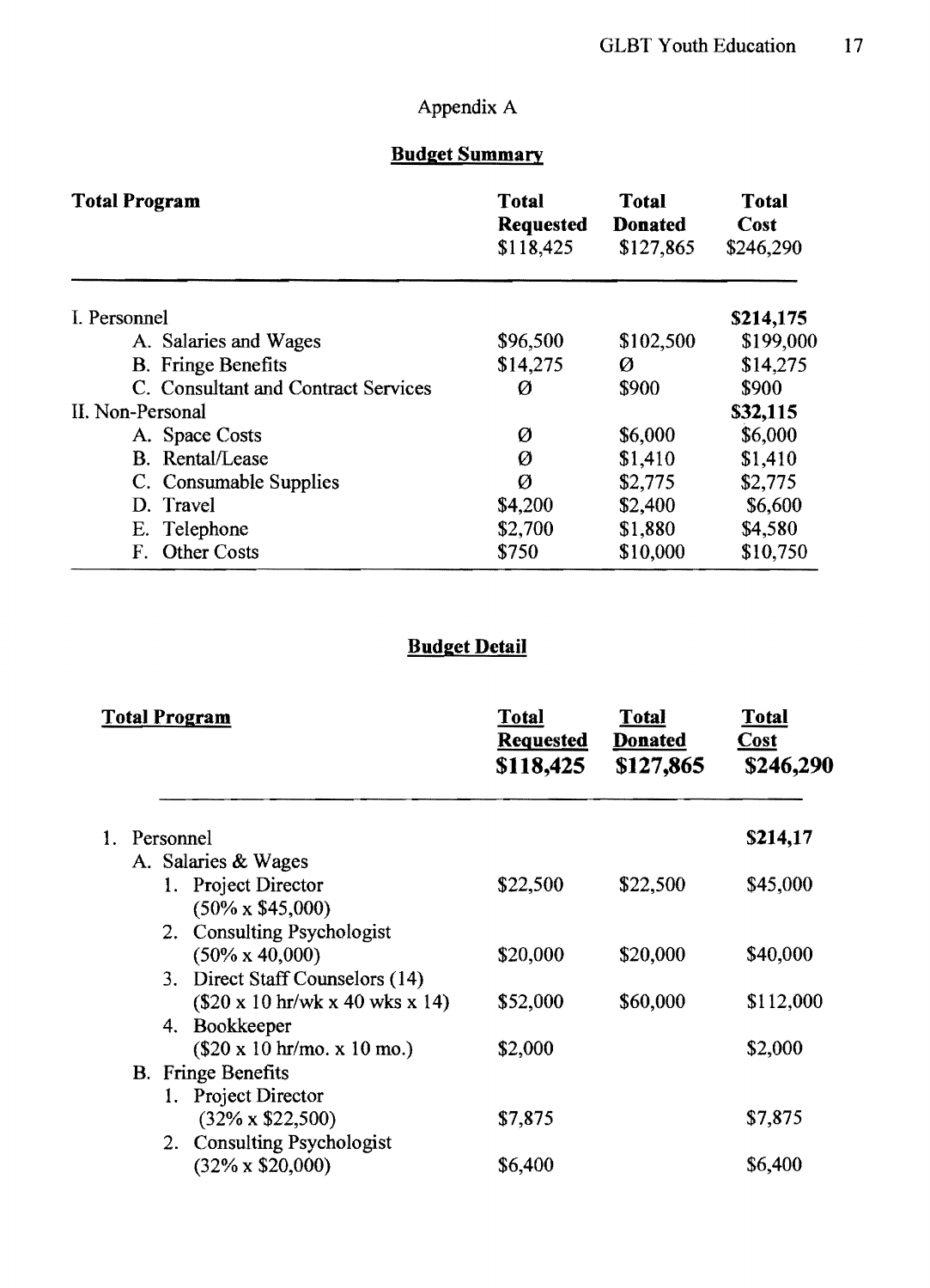|    |    | C. Consultant and Contrast Services                                                                              |         |          |          |  |  |  |  |  |  |  |  |  |
|----|----|------------------------------------------------------------------------------------------------------------------|---------|----------|----------|--|--|--|--|--|--|--|--|--|
|    |    | 1. Evaluation Consultant                                                                                         |         |          |          |  |  |  |  |  |  |  |  |  |
|    |    | $($250 \times 2 \text{ mo.})$                                                                                    |         | \$500    | \$500    |  |  |  |  |  |  |  |  |  |
|    |    | 2. Training Staff                                                                                                |         |          |          |  |  |  |  |  |  |  |  |  |
|    |    | $($200 \times 2 \text{ mo.})$ [40 hrs over 2 mo.]                                                                |         | \$400    | \$400    |  |  |  |  |  |  |  |  |  |
| 2. |    | Non-Personnel                                                                                                    |         |          | \$32,115 |  |  |  |  |  |  |  |  |  |
|    |    | A. Space Cost                                                                                                    |         |          |          |  |  |  |  |  |  |  |  |  |
|    |    | 1. Office rent                                                                                                   |         |          |          |  |  |  |  |  |  |  |  |  |
|    |    | $(1000 \text{ sq. ft. x } $6.00/\text{ft/yr})$                                                                   |         | \$6,000  | \$6,000  |  |  |  |  |  |  |  |  |  |
|    |    | <b>B.</b> Rental/Lease Equipment                                                                                 |         |          |          |  |  |  |  |  |  |  |  |  |
|    |    | Secretarial Chairs (8)<br>1.                                                                                     |         |          |          |  |  |  |  |  |  |  |  |  |
|    |    | $($25 \times 8)$                                                                                                 |         | \$200    | \$200    |  |  |  |  |  |  |  |  |  |
|    |    | 2. Desks $(8)$                                                                                                   |         |          |          |  |  |  |  |  |  |  |  |  |
|    |    | $($75 \times 8)$                                                                                                 |         | \$600    | \$600    |  |  |  |  |  |  |  |  |  |
|    |    | 3. File cabinets (2)                                                                                             |         |          |          |  |  |  |  |  |  |  |  |  |
|    |    | (\$55 x 2)                                                                                                       |         | \$110    | \$110    |  |  |  |  |  |  |  |  |  |
|    |    | 4. Dynamite Copying machine leased                                                                               |         |          |          |  |  |  |  |  |  |  |  |  |
|    |    | $(\$50/mo. x 10 mo.)$                                                                                            |         | \$500    | \$500    |  |  |  |  |  |  |  |  |  |
|    |    | C. Consumable Supplies                                                                                           |         |          |          |  |  |  |  |  |  |  |  |  |
|    |    | 1. Desk top supplies for 3 staff                                                                                 |         |          |          |  |  |  |  |  |  |  |  |  |
|    |    | $(3 \times \$100$ /ea/yr)                                                                                        |         | \$300    | \$300    |  |  |  |  |  |  |  |  |  |
|    |    | 2. 100 reams copy paper X \$2.75/ea                                                                              |         |          |          |  |  |  |  |  |  |  |  |  |
|    |    | $(100 \times $2.75)$                                                                                             |         | \$275    | \$275    |  |  |  |  |  |  |  |  |  |
|    |    | 3. 5 toner refills                                                                                               |         |          |          |  |  |  |  |  |  |  |  |  |
|    |    | $(6 \times $40$ /ea)                                                                                             |         | \$200    | \$200    |  |  |  |  |  |  |  |  |  |
|    |    | 4. Curriculum Materials                                                                                          |         |          |          |  |  |  |  |  |  |  |  |  |
|    |    | (\$200/mo. x 10mo.)<br>D. Travel                                                                                 |         | \$2,000  | \$2,000  |  |  |  |  |  |  |  |  |  |
|    |    |                                                                                                                  |         |          |          |  |  |  |  |  |  |  |  |  |
|    |    | 1. Project Director local mileage<br>$(300 \text{ mi/mol} \times 20 \frac{\cancel{0}}{m} \times 10 \text{ mo.})$ | \$600   |          | \$600    |  |  |  |  |  |  |  |  |  |
|    |    | 2. Counselors (14) local mileage                                                                                 |         |          |          |  |  |  |  |  |  |  |  |  |
|    |    | $(200\text{mi/mol})$ x $20\phi$ /mi x 10mo. x 14) \$3,600                                                        |         | \$2,000  | \$5,600  |  |  |  |  |  |  |  |  |  |
|    |    | 3. Counseling Psyc. local mileage                                                                                |         |          |          |  |  |  |  |  |  |  |  |  |
|    |    | $(200 \text{ mi/mol} \times 20 \phi/\text{mi} \times 10 \text{ mo.})$                                            |         | \$400    | \$400    |  |  |  |  |  |  |  |  |  |
|    |    | E. Telephone                                                                                                     |         |          |          |  |  |  |  |  |  |  |  |  |
|    |    | 1. Installation $@$ \$260                                                                                        |         | \$260    | \$260    |  |  |  |  |  |  |  |  |  |
|    |    | 2. 3 Instruments $\omega$ \$45/ea/mo x 12                                                                        |         | \$1,620  | \$1,620  |  |  |  |  |  |  |  |  |  |
|    |    | 3. Suicide Telephone Hotline                                                                                     |         |          |          |  |  |  |  |  |  |  |  |  |
|    |    | (5 Instruments $(a)$ \$45/ea/mo x12)                                                                             | \$2,700 |          | \$2,700  |  |  |  |  |  |  |  |  |  |
|    | F. | Other Costs                                                                                                      |         |          |          |  |  |  |  |  |  |  |  |  |
|    |    | Insurance<br>1.                                                                                                  |         |          |          |  |  |  |  |  |  |  |  |  |
|    |    | $($750 \text{ yr})$                                                                                              | \$750   |          | \$750    |  |  |  |  |  |  |  |  |  |
|    |    | 2. Guest Speakers                                                                                                |         |          |          |  |  |  |  |  |  |  |  |  |
|    |    | $(1000 \text{ mo. x } 10)$                                                                                       |         | \$10,000 | \$10,000 |  |  |  |  |  |  |  |  |  |

 $\mathcal{L}^{\text{max}}_{\text{max}}$  ,  $\mathcal{L}^{\text{max}}_{\text{max}}$